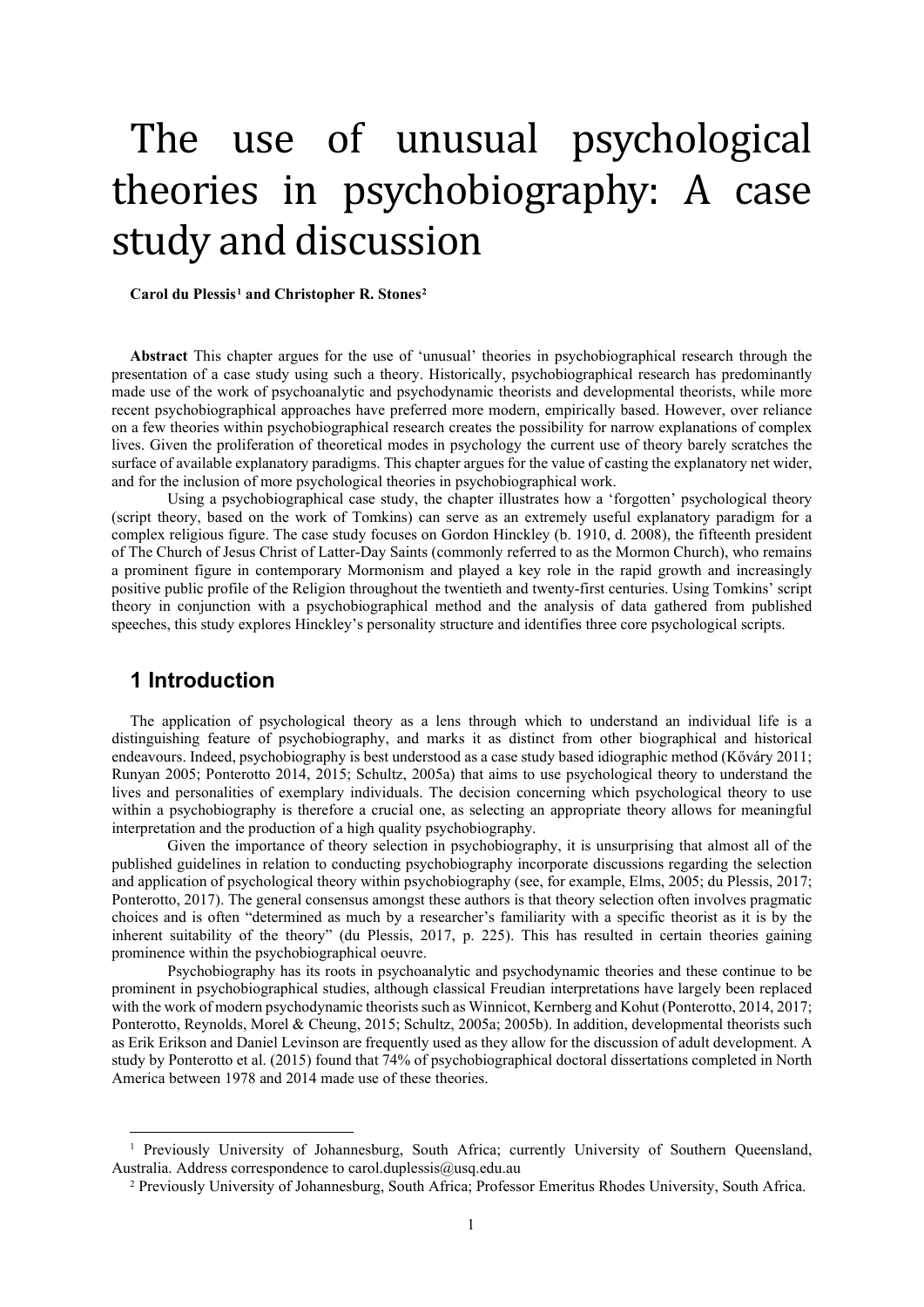Despite the continuing prominence of a small number of theories, there have increasingly been calls by psychobiographical researchers for the expansion of the types of psychological theories used in psychobiographical research. The reasons for these calls vary between researchers. For some, expansion of the range of theories used and the use of multiple theories reduces the risk of deterministic conclusions being drawn (Ponterotto, 2018), which is one of the hallmarks of poor psychobiographical research. For others, the emphasis is on including more empirically validated theories in order to enhance the quality of the psychobiographical endeavor (Schultz & Lawrence, 2017). Whatever the reason, there is a broad consensus that the incorporation of more psychological theories into the psychobiography 'toolbox' will enhance the quality and interpretive power of psychobiographies.

Against this backdrop, the main body of this chapter presents a case study illustrating the use of an 'unusual' psychological theory, Silvan Tomkins' script theory, to provide a psychological portrayal of Gordon Hinkley, a prominent Mormon leader. This is a theory that has been largely forgotten by main stream psychology, but one that has gained some traction as an explanatory paradigm within psychobiography (see Ponterotto, 2015; Ponterotto et al., 2015). Following the presentation of the case study the chapter concludes with some suggestions and recommendations for the inclusion of 'unusual' theories in psychobiographical research.

## **2 Gordon Hinckley and Mormonism – a Case Study**

The Church of Jesus Christ of Latter-Day Saints, more commonly referred to as the Mormon Church or the LDS Church, is one of the fastest growing religious denominations in the world (Stark, 1996; Lawton, 2012) and forms a major part of the global contemporary religious landscape. Founded in the 1800s by the charismatic Joseph Smith, the organisation has experienced considerable expansion and official membership figures now exceed 14 million and continue to increase (The Church of Jesus Christ of Latter-Day Saints, 2015). Much of this expansion took place in the mid to late twentieth century (Allen & Cowen, 1972; Shipps, 2007), when membership figures increased rapidly, from just over 1 million in 1945, to over 11 million at the turn of the century (The Church of Jesus Christ of Latter-Day Saints, 2015). During this time period the organisation has also managed a fairly successful transition in terms of its public image, from its initial positioning as a maverick religion characterised by the controversial practice of polygamy during the nineteenth century, into a position where it is now viewed as a fairly mainstream conservative religion embodying a deeply moral approach to living (Baker & Campbell, 2010; Beaman, 2001; Bowman, 2011; Mauss, 2011).

One of the key figures identified with this transition in late twentieth century Mormonism is Gordon Bitner Hinckley (b. 1910; d. 2008), the fifteenth president of the Mormon church. Hinckley spent most of his adult life formally employed by the Mormon church and was primarily responsible for finding new ways to communicate Mormon doctrine to both Mormons and non-Mormons in such a manner as to allow for the increased public positive perception and acceptance of Mormonism as a mainstream religious movement (see M. Carlson, 2008; Dew, 1996; McCune, 1996). During the 1980s and early 1990s Hinckley assumed de facto leadership of the religion due to the ill-health of many of the church's leaders and in 1995 he was officially appointed as the fifteenth Mormon president. Hinckley's legacy with respect to the Mormon religion relates to his extensive travel, aimed at improving the public image of the Mormon church as well as his willingness to publicly talk about the church, appearing on television shows such as *60 Minutes* (1996) and *Larry King Live* (1996). However, although Hinckley is frequently referred to and referenced throughout Mormon literature (such as in the Mormon academic publication, *Dialogue: A Journal of Mormon Thought*) this frequent discussion does not equate to an investigative and evaluative stance regarding the personality of Hinckley himself. Hinckley is most frequently mentioned as an authority figure whose point of view is used to support the specific argument the author is making. Any writing specifically focused on Hinckley centers on presenting him in a Saintly manner without any psychological investigation (see Decker, 2005 and Koltko-Rivera, 1999, for a discussion of why this might be the case).

The study presented in this article is positioned against the backdrop of the rapid expansion of Mormonism, the prominent role played by Hinckley within contemporary Mormonism and the lack of academic literature relating to Hinckley in particular, and contemporary Mormon leaders in general. Making use of a psychobiographical method, the study investigates aspects of Hinckley's personality through the lens of Tomkins' (1991/2008, 1992/2008) script theory. Through so doing, it identifies three core personal scripts (defined as sets of rules aimed at affect management) that characterised Hinckley's personality, specifically in relation to how is personality influenced his role within the Mormon church. These scripts provided rules through which Hinckley was able to interpret events and determine his own course of action in relation to these events. These scripts are also likely to have influenced the manner in which Hinckley led the Mormon Church and thus may have had a direct impact on the growth and development of the Religion. This is the first published psychobiography of Gordon Hinckley and thus contributes to burgeoning bodies of literature concerning Mormonism and contemporary religion. In addition to providing insight into the psychological profile of Hinckley himself, the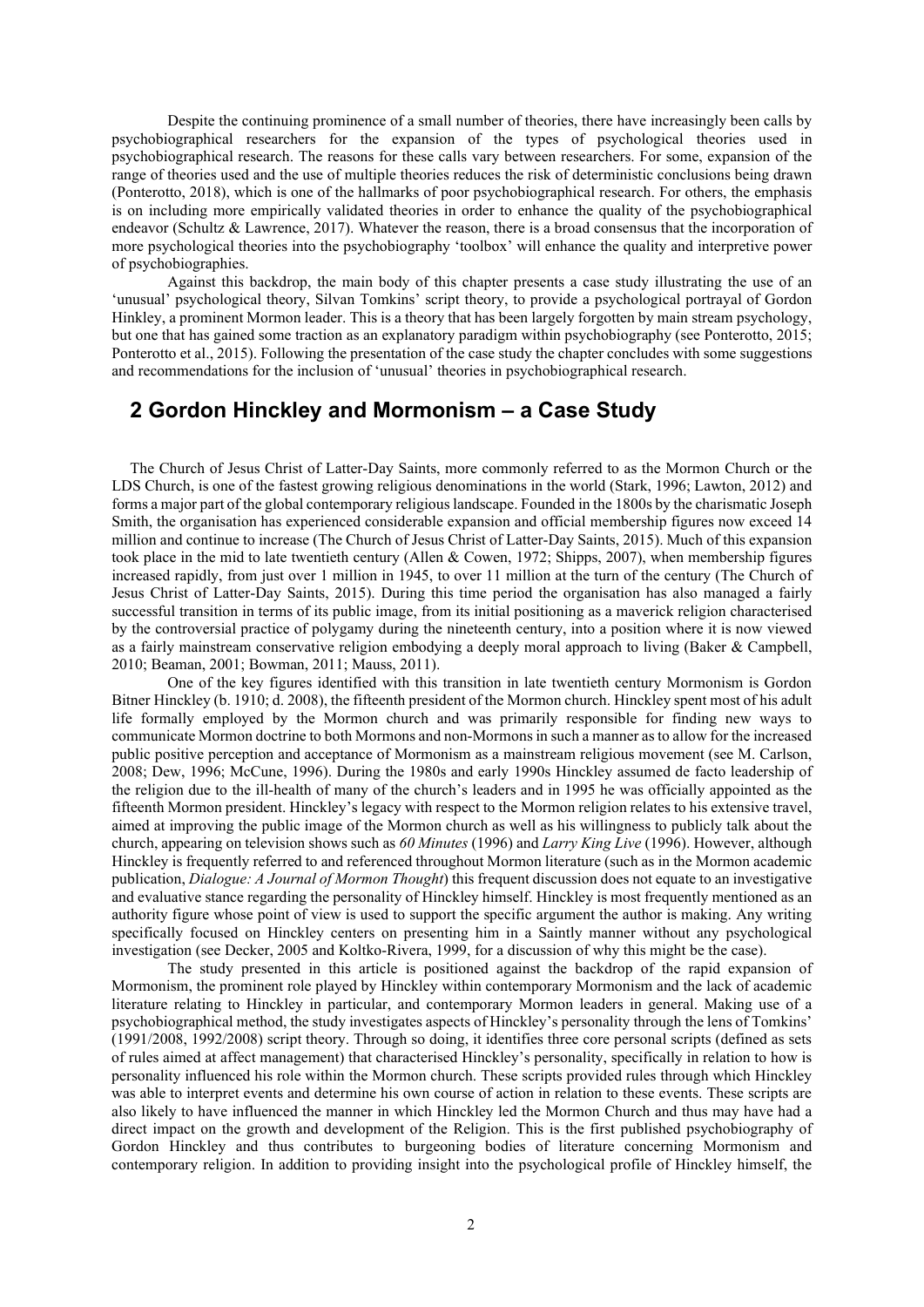study highlights the complex interplay between a religious leader's own belief system and the religion which he leads. .

In the sections below a brief biographical overview of the life of Gordon Hinckley, as well as an introduction to Tomkins' script theory (1991/2008, 1992/2008), are provided. The method section begins with a brief overview of psychobiographical research before turning to a detailed discussion of the specific method employed in this study. The three identified scripts are presented separately in the results section, while the discussion section discusses the relationship between the scripts and provides examples of how the scripts influenced the way in which Hinckley led the Mormon Church. Finally, the paper ends with a discussion of the conclusions drawn, the possible limitations of the research and a suggestion of directions for future research.

#### **2.1 Biography of Gordon Bitner Hinckley**

Born in Utah in 1910, Hinckley was the descendent of Mormon polygamists who had assisted in the founding of the state of Utah. Gordon was the first child of Ada and Byrant Hinckley (Byrant already had eight children from a previous marriage) and was to be joined by four siblings. The Hinckley family remained in Utah throughout Gordon's childhood, with Byrant working outside the home and Ada assuming responsibility for the children and the home. The Mormon church played a central role in the Hinckley household, and Gordon participated in various Mormon ceremonies throughout his childhood and adolescence. Outside of the church arena Gordon was a fairly shy and sickly child who was reluctant to attend school (Dew, 1996; McCune, 1996; Deseret Publishers, 2005b). Hinckley developed a strong belief in the Mormon church during his adolescence (Hinckley, 1971-2007).

In 1928 Hinckley enrolled at the University of Utah (Dew, 1996; McCune, 1996). Hinckley's university years coincided with the onset of the Great Depression, and he described this as one of the most difficult periods of his life because the challenging economic situation combined with the secular learning of the university led him to question "in a slight measure the faith of my parents" (Dew, 1996, p. 47). This difficult time was compounded by the death of his mother in 1930. Following his completion of university Hinckley volunteered to complete a proselyting mission for the Mormon church in England (Dew, 1996; McCune, 1996). This mission, which lasted from 1933 to 1935, was a pivotal time in Hinckley's life. Occurring in close proximity to the death of his mother and his crisis of faith, Hinckley's mission solidified his Mormon belief system. While on his mission, he made a conscious decision to dedicate himself to the Mormon Church (Deseret Publishers, 2005a).

Following his return from his mission, Hinckley almost immediately entered the employment of The Church of Jesus Christ of Latter-Day Saints and he spent the next seven decades of his life formally involved with the Mormon church and living mostly in Utah (Dew, 1996; McCune, 1996). He married Marjorie Pay in 1937; the couple would eventually have 5 children and remain married for over six decades until Marjorie's death in 2004. Hinckley's life from the time he returned from mission consists of a fairly linear narrative in which he gradually assumed positions of increasing responsibility within the Mormon church, including his appointment as an apostle in 1961, his membership of the first presidency from 1981, and his appointment as president in 1995. Throughout this time Hinckley travelled extensively, meeting with Mormons and non-Mormons across the globe and becoming the public face of Mormonism. Hinckley was often called on to address controversial topics within Mormonism and gained a reputation for endorsing 'old fashioned values' by speaking out strongly against issues such as pornography, child and domestic abuse, drugs, extra-marital sex, abortion and homosexuality (Dew, 1996). Hinckley passed away in 2008 at the age of 97.

Despite the prominence of Hinckley within twentieth century Mormonism he has not been the subject of academic attention from non-Mormon scholars<sup>[3](#page-2-0)</sup>. The two published biographies of Hinckley (Dew, 1996; McCune, 1996) are both works by Mormons and endorse a very specific view of Hinckley. Other publications that mention Hinckley are either written by Mormon scholars, or mention him in passing as a part of Mormon development. This is the first study to focus specifically on Hinckley from a psychological perspective, and to make use of a psychobiographical method to understand Hinckley's personality.

#### **2.2 Theoretical Background**

Silvan Tomkins' script theory is based on his theory of affect, and anchored in the metaphor of the individual as a playwright (L. Carlson & R. Carlson, 1984; Tomkins, 1981). Affect theory holds that there are a limited number of innate, inherited and universal affects (Holinger, 2008; Tomkins, 1965, 1981) and that these affects are

<span id="page-2-0"></span><sup>&</sup>lt;sup>3</sup> Although, as stated previously, he is frequently mentioned in the Mormon literature, usually as an authority on things such as Mormon doctrine or policy. This form of reference to him is common in journals focusing specifically on Mormon issues, such as *Dialogue: A Journal of Mormon Thought*.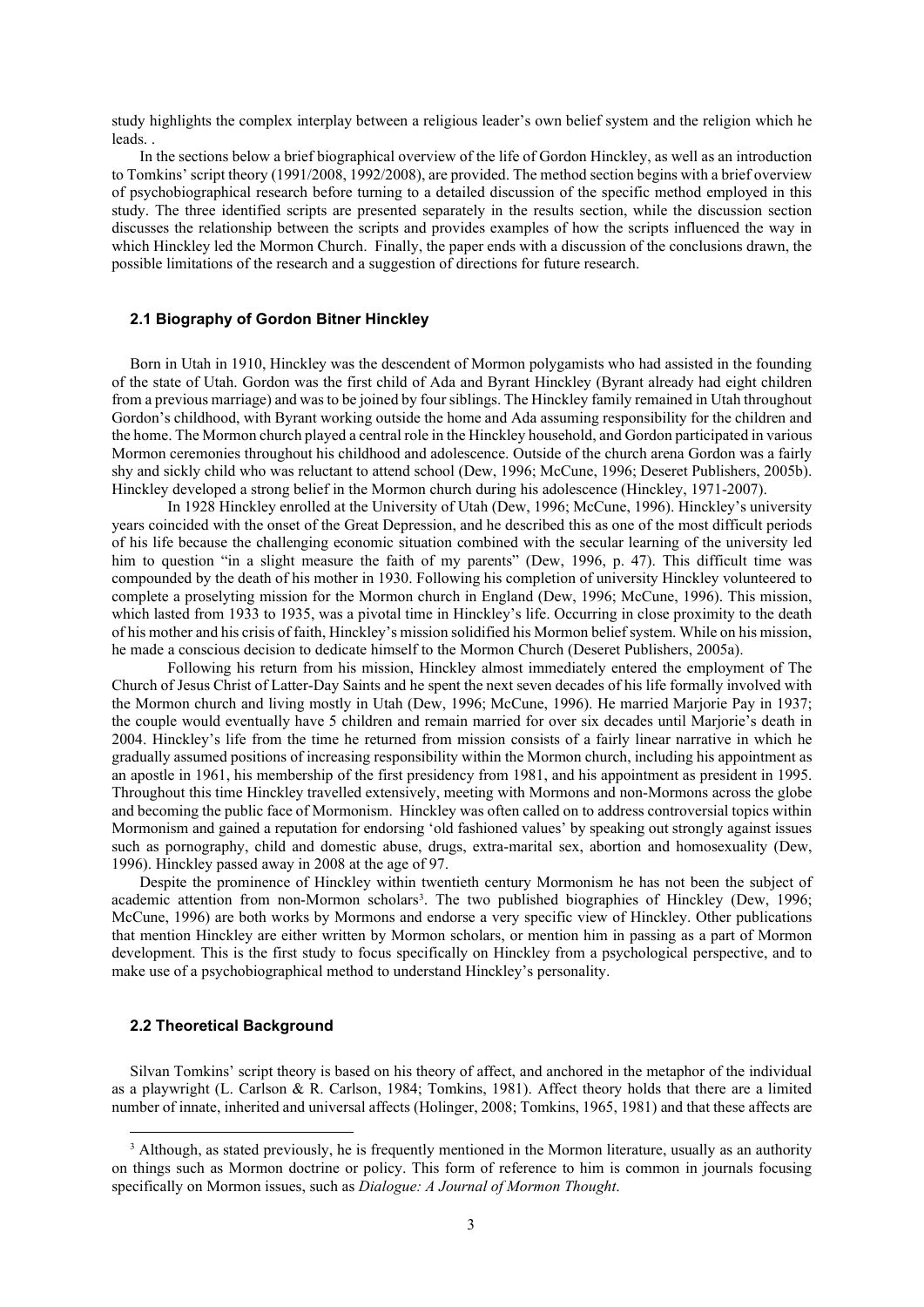the fundamental motivators of human behaviour (Tomkins, 1991/2008). Each individual experiences a large variety of scenes, which all contain objects and affects (R. Carlson, 1981; Demorest, Popovska, & Dabova, 2012; Tomkins, 1992). Although most scenes are transient some scenes become linked together to form scripts. This linking occurs through the twin processes of affective amplification and psychological magnification (R. Carlson, 1986; Tomkins, 1992).

Affective amplification occurs when the affect related to a single scene is amplified, for example, when the surprise affect is amplified by the hooting of a horn outside a baby's window (Tomkins, 1992). The amplification of the affect leads to a response, for example, the baby may cry (Tomkins, 1991/2008). However, despite the affective amplification the scene remains transient unless some form of psychological magnification occurs (Holinger 2008; Tomkins, 1992). Psychological magnification is a cognitive process whereby affectively laden scenes become linked (R. Carlson, 1981) through a process of identification of their similarities and differences. Through this linking process, each of the scenes acquires greater importance and starts to form a script that makes certain statements designed to help an individual understand the way in which the world functions (Tomkins, 1992/2008).

A script is "a compressed set of rules that is created to predict, interpret, respond to, and control a magnified set of scenes" (Demos, 2009). Each individual will possess a large number of scripts aimed at explaining scenes and providing directions for appropriate behaviours. These scripts are not fixed entities, but overlap with each other and change and develop as new scenes occur and are incorporated. Initially, scripts are created based on the experience of scenes but over time this process shifts and as scripts become more powerful (due to the psychological magnification of scenes) they increasingly determine the way in which scenes are interpreted (Tomkins, 1991/2008). The proliferation of individual scripts, as well as the relationship between these scripts, is referred to as personality (Tomkins, 1991/2008).

Scripts vary greatly in their specificity and completeness and do not necessarily all contain the same features (Tomkins, 1991/2008). Tomkins identified several categories of scripts and differentiated between psychologically affluent scripts (high ratio of positive to negative affects) and psychologically poor scripts (high ratio of negative affects to positive affects) (Tomkins, 1991/2008). Script categories identified by Tomkins include affluence scripts (related to positive affects and their appropriate magnification), scripts of limitation and remediation (scripts related to negative affects and the ability to absorb negative affect) and ideological scripts (scripts allowing for the evaluation of things as either good or bad). According to Tomkins (1992) ideological scripts are the most important class of scripts, as they link facts with values and affects. Although these scripts might be linked to external ideologies they are not identical to these ideologies, but instead represent a unique personal ideology that is a core component of personality (De St. Aubin, 1996, 1999; Tomkins, 1963, 1992).

#### **2.3 Methodology**

In this psychobiographical study, Tomkins' script theory was used to identify core scripts in the life of Gordon Hinckley, with the aim of arriving at an in-depth understanding of the rules that Hinckley used to understand his world and function within that world. In addition, these personal scripts also influenced the way in which Hinckley guided the development of Mormonism in the late twentieth century.

There are various best practice guidelines associated with the conducting of psychobiographical research (see, for example, Alexander, 1988; Elms, 2005a, 2005b; Itzkowitz & Volkan, 2003; Ponterotto, 2014, 2017; Schultz, 2005b), as well as for evaluating the quality of psychobiographical research (see Ponterotto, 2014; Schultz, 2005a). This study made use of these guidelines, as well as the broad qualitative research strategies of Miles, Huberman and Saldaña (2014) to identify prominent scripts in the life of Hinckley. The specific methods used are outlined below.

The data collection involved identifying material that contained evidence of scripts. It was hypothesized that prominent scripts would be identifiable in the stories, anecdotes and life lessons presented by Hinckley in various forums. The data was collected from a number of publically accessible sources. Firstly, Hinckley's speeches to the semi-annual Mormon gathering known as General Conference are freely available on the official LDS website (lds.org) and these speeches were used as primary text. This data source consisted of over 200 individual speeches, delivered between 1971 and 2007 (Hinckley, 1971-2007). Secondly, the two volume set published by the Mormon church detailing various other speeches delivered by Hinckley during his time as the president of the LDS church was also used as a primary data source (Deseret Publishers, 2005a, 2005b). These two volumes contain hundreds of speeches delivered by Hinckley to various audiences. Thirdly, various other texts published by Hinckley were used as data sources, including his books *Faith, The Essence of True Religion*  (1989), *Be Thou an Example* (1981), as well as *Standing for Something* (2000). These various texts were used as the data from which prominent scripts could be identified through the process of data coding.

During the data coding process stories and narratives were identified in the data and were coded as scenes. In order to produce the most in-depth analysis possible, the broadest possible definition of scene was used,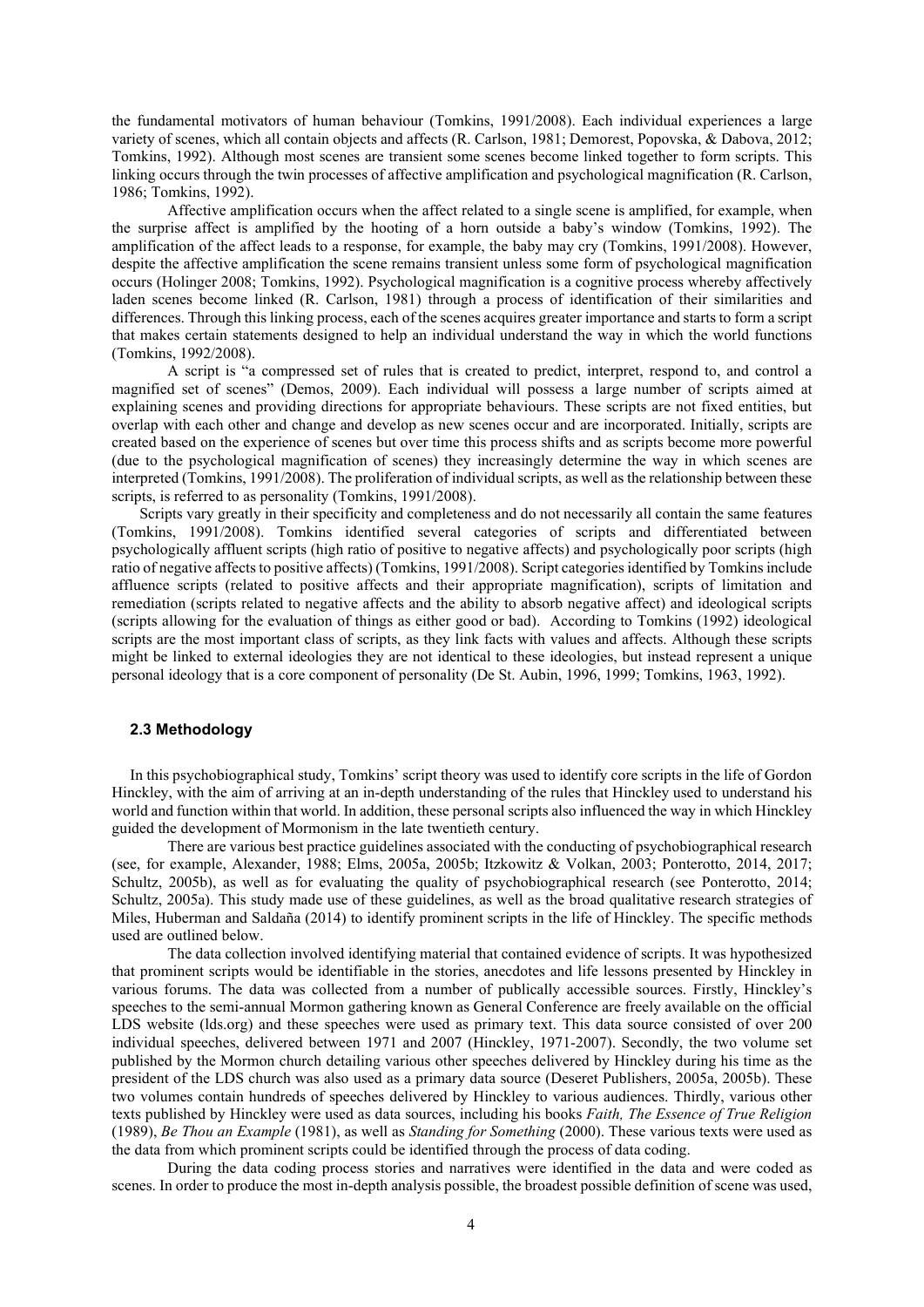which included any 'story' included within the text, as well as any indication of emotion (affect) within the text (Demorest & Alexander, 1992). It was assumed, in accordance with Tomkins' script theory and with practices used in other studies, that scenes recorded in written works and speech are unlikely to be transient scenes but instead are scenes that have undergone at least some affective amplification and psychological magnification (Demorest & Alexander, 1992; Siegel, 1996; Tomkins, 1991/2008, 1992). In total, approximately 500 scenes were identified in the texts. Given the sheer volume of text only a sub-set of these scenes were initially coded. The scenes that were coded were those that included the most complete narratives, as it was felt that these scenes would be the most likely to lead to the initial identification of scripts. To move from the identification of scenes to the identification of scripts, the individual scenes were coded. The coding related to the affect(s) and object(s) present as well as to the perceived relationships between them (the cognitive process of psychological magnification). Other aspects of the scene were also coded where appropriate (see Demorest, 2008; Demorest & Alexander, 1992; Tomkins, 1991/2008). These coded scenes were then used as the basis for script identification using Tomkins' (1992) rules for script identification relating to 1) the presence of abstract rules; 2) the presence of sequencing rules; and 3) the presence of intense affect and affective changes. This process of script identification is broadly similar to that described in previous research studies, such as that by Demorest and Alexander (1992), Siegel (1996) and De St. Aubin, Wandrei, Skerven, and Coppolillo (2006) and is also similar in process to Alexander's (cited in Schultz, 2005b) methods of identifying psychological saliency in autobiographical material. As would be expected, the initial coding yielded a large number of possible scripts, convalescing around topics such as the importance of Mormonism, the centrality of family and the importance of the media. However, as the goal of the psychobiography was to highlight the intersection between Hinckley's personality and his role within the Mormon religion the decision was taken to focus on scripts that related to this role and the way in which he enacted this role. This process resulted in the identification of three salient scripts for Gordon Hinckley, which are discussed in detail in the results section below.

Issues relating to the quality of the research study were addressed through the use of multiple data sources that served as a source of triangulation, the use of a structured coding technique, as well as the detailed description of the research process provided in this article. In terms of ethics, psychobiographical studies are always faced with ethical dilemmas regarding the non-anonymity of psychobiographical subjects and the potential harm that may result from the naming of research subjects. In this study, these ethical concerns were addressed through exclusive reliance on public data, thereby not violating confidentiality. In addition, the fact that Hinckley is deceased means that the findings of the study cannot negatively influence him. However, the findings could potentially negatively influence his family members or followers and the researcher remained cognisant of this at all times, ensuring that the findings are presented in respectful and objective language that seeks to provide a fair portrayal of a complex individual.

#### **2.4 Findings**

The three scripts identified through the coding process are discussed in this section. All three script labels originate in phrases associated with the period of Hinckley's life that he spent on a mission for the Mormon Church in England during the 1930s. Prior to this time Hinckley experienced a crisis of faith and during his mission he appears to have determined rules for living that were to guide him for the remainder of his life. These 'rules for living' take the form of scripts that Hinckley used to guide his understanding of events and make sense of the doctrine presented by the Mormon church. The three scripts are discussed individually below but it should be noted that there is considerable overlap between the scripts and they should be considered as co-existing systems for interpreting events and determining behaviour.

#### **2.4.1 Script 1 – Personal Ideology "Be not afraid, only believe"**

Ideological scripts provide a way of interpreting scenes that adheres to a personal ideology, rather than necessarily to an external reality. In Hinckley's personal ideological script, the affects of fear (afraid) and distress are negated by the cognitive process of belief, which has the ability to completely dissolve the negative affects. The primary affect of fear, in Tomkins' formulation, encompasses a range of more nuanced emotions, including anxiety. Two scenes from Hinckley's childhood provide an indication of how this script developed:

> *When I was a small boy … my brother and I slept out of doors … we would look up into the heavens and find the constellation of stars that includes the North Star … since time immemorial, sailors crossing the great seas of the Northern Hemisphere have navigated by this star because it is immovable. It is fixed and invariable. It is constant … from*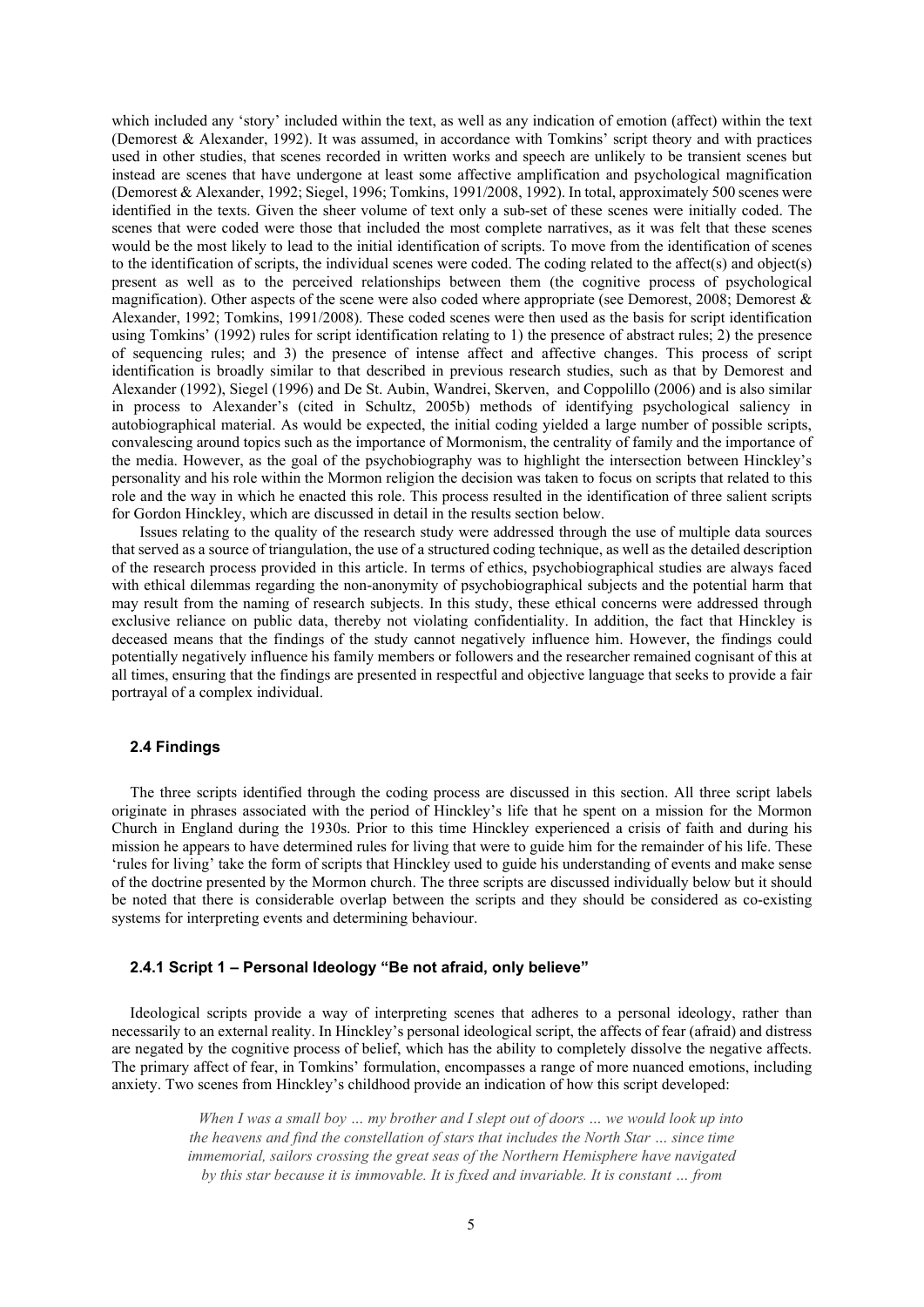*looking at that star I learned a great lesson which has remained with me throughout my life. I learned that there are fixed and constant points by which we may guide our lives. (Deseret Publishers, 2005a)*

*When I was a boy … my father took me to a meeting of the priesthood of the stake in which we lived … at the opening of that meeting, the first of its kind I have ever attended, three or four hundred men stood. They were men from varied backgrounds and many vocations, but each had in his heart the same conviction, out of which they sang these great words: Praise to the man who communed with Jehovah! Jesus anointed that Prophet and Seer[4](#page-5-0) … Something happened with me as I heard those men of faith sing. There came into my boyish heart a knowledge, placed there by the Holy Spirit, that Joseph Smith was indeed a prophet of the Almighty. (Hinckley, 1971-2007).*

These two scenes contain the same affective trajectory and psychological interpretation. In each incident there is a situation (sleeping outside, being in a large congregation) which could potentially evoke negative affects, such as fear (in the form of anxiety) or distress. However, negative affects are not present in the story and instead Hinckley is able to focus on something constant, something in which he can believe. Through so doing the negative affect is not merely minimized but is completely banished. While it may seem a speculative leap to identify the affects of fear and distress within these stories it is in keeping with Tomkins' formulation of the primacy of affects, which suggests that there are only nine primary affects and every affectively amplified scene (such as those recorded above) will incorporate at least one of these primary affects. In addition, the linking of the primary affect of anxiety/fear to these scenes is in keeping with information concerning Hinckley's own childhood experiences, as he was frequently described as a shy and sickly child, thus a child who was likely to experience the situations mentioned above as distressful and anxiety provoking (and potentially fear inducing). The prominence of this script within Hinckley's later life is reflected in the first stanza of a poem penned when Hinckley was 75 years old: "I know that my Redeemer lives/ Triumphant Saviour, Son of God/ Victorious over pain and death/ My King, my Leader, and my Lord" (Hinckley, 1985, cited in The Church of Jesus Christ of Latter-day Saints, 1985). The implication in the poem is that belief in Christ's victory over 'pain and death' allows an individual to similarly triumph over 'pain and death'.

The title given to this script "Be not afraid, only believe" reflects an injunction given to Hinckley by his father when he embarked on his mission to England in the 1930s (see Deseret Publishers, 2005b). The script reflects a two part ideology. Firstly, that the world is dominated by potentially negative affects (such as fear or distress) and secondly that these negative affects can be negated through the presence of a strong system of belief, which should not be questioned (as questioning might suggest that fear would be present). For Hinckley, this belief was placed in the Mormon religious doctrine. This ideological script plays out in many different aspects of Hinckley's existence. It is there in his statement that "the things of God are understood only by the Spirit of God" (Hinckley, 1989, p. 5) and should therefore not be questioned, it is there in his statement that "I do not fret over the mysteries" (Hinckley, 1989, p. 17) and it is there in his media interviews when he 'glosses over' or 'minimises' controversial aspects of Mormon doctrine in an effort to present the Mormon belief system as the only 'logical' choice. It is interesting to note that this adult public persona of Hinckley's was very different to the shy child that Hinckley had been and it seems likely that the presence of this ideological script provided him with the confidence to express his opinions publically, as long as they were linked to the belief system entrenched in the script.

Through its denial of negative affect, this script places value only on the positive and suggests that a lack of belief can have eternal consequences. Thus Hinckley often insisted that adherence to the principles of Mormonism was of paramount importance and that "obedience brings happiness" (Hinckley, 1981, p. 12) while even small deviations from accepted behaviour and values could result in lasting and devastating consequences "it only takes one little careless slip, one villain, one mistake to blight our lives forever after" (Deseret Publishers, 2005a, p. 284).

#### **2.4.2 Script 2 – Maximization of Positive Affect "Life is Good"**

One of the features of Hinckley's scripts is their focus on positive affect, and the continuous attempt to maximize positive affect. Hinckley was known for being a very optimistic individual, a personal characteristic that was so pervasive that it is commented on by his biographers (Dew, 1996; McCune, 1996), mentioned in his various obituaries, and frequently remarked on by Hinckley himself (see, for example, Deseret Publishers, 2005b,

<span id="page-5-0"></span><sup>4</sup> A popular Mormon hymn sang in praise of Joseph Smith.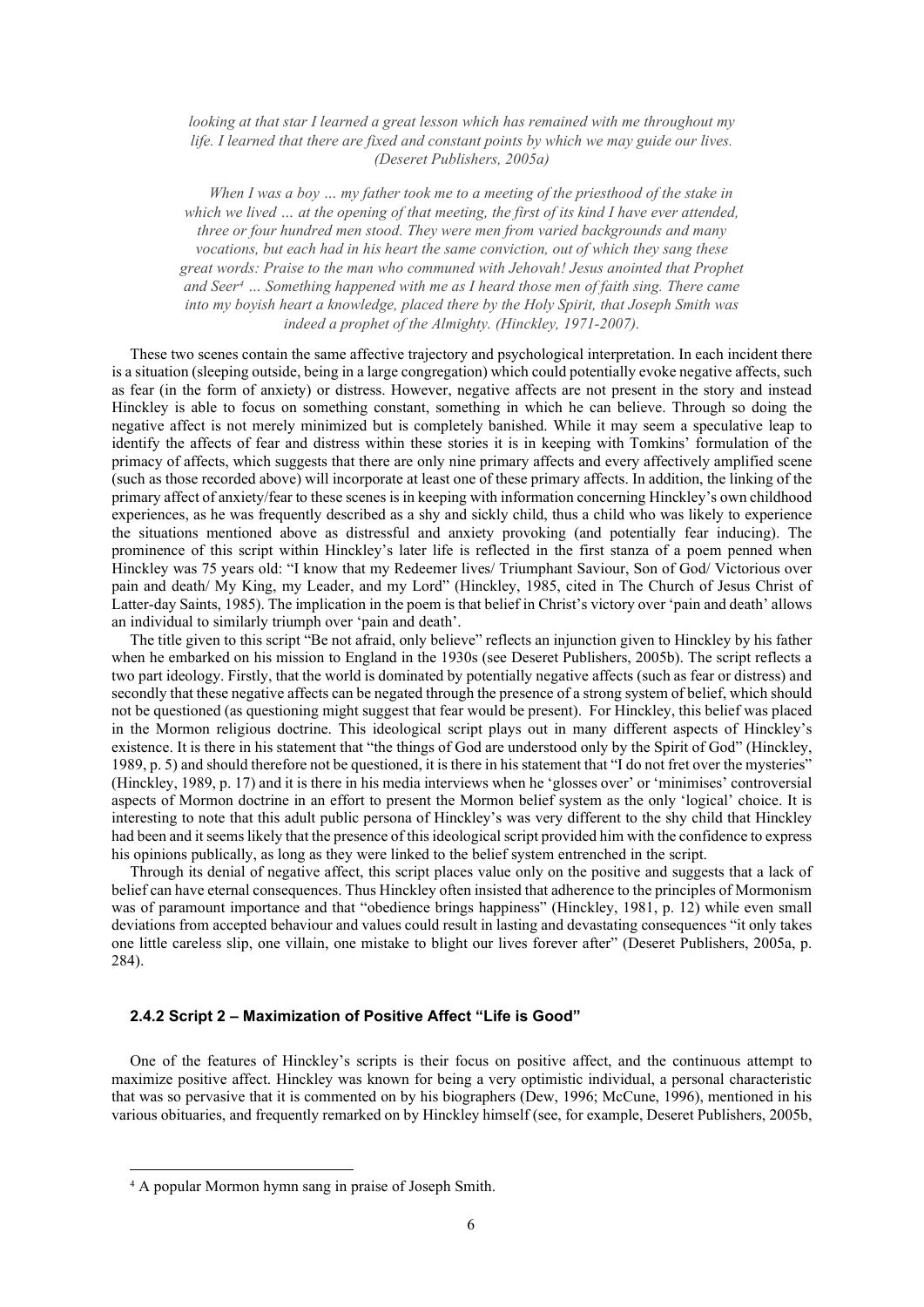pp. 459-478, 357-363, 556-557). A key example of this attitude is the following statement by Hinckley: "Yesterday was a great day in my life. Every day is a great day in my life" (Deseret Publishers, 2005a, p. 343).

The pervasiveness of this personality characteristic suggests that it was linked to an underlying script, constituting an underlying set of rules that allowed Hinckley to interpret and understand events from an optimistic perspective (see Tomkins, 1991/2008). The label given to this script is taken from a statement by Hinckley regarding his time as a missionary in England in the 1930s: "When I was a missionary in London fifty years ago, my companion and I would shake hands in the morning and say, 'Life is good'. Life in the service of the Lord is good" (Hinckley, Conference Talks, 1971-2007). This idea, that life is good as long as it was linked to religious service clearly functioned as a cognitive 'rule' that allowed Hinckley to interpret various events that he encountered. The two stories presented below provide an indication of how this script functioned.

> *I remember a family I knew fifty years ago. The wife was a devoted member of the Church. The husband was not a member. Her example was one of goodness and gladness and faith. After many years he began to soften. He saw what the Church did for her and for their children. He turned around. He humbled himself. He was baptized. (Hinckley, Conference Talks, 1971-2007)*

> *I think of two friends from my high school and university years … Something wonderful took place between them. They fell in love … they married … now many years have passed … their children are grown, a lasting credit to them, to the Church, to the communities in which they live … Now in mature age, they were finding peace and quiet satisfaction together. (Hinckley, 1989, p. 45-46).*

These two display similar affective trajectories. A neutral or negative affect moves towards the positive affect of joy as commitment to the Mormon religion is continued throughout the narrative. In both stories, life is ultimately good. Although this script obviously overlaps with the ideological script, it is identified as a separate script because it involves giving primacy to positive affect over negative affect, while at the same time allowing for the existence and absorption (rather than the denial) of negative affect (see Tomkins, 1991/2008). Given the maximization of positive affect, this script is characterised as an affluence script. Individuals with prominent affluence scripts have "a general strategy of optimizing costs, benefits and probabilities so that such affluence is not only achieved, but maintained at a stable equilibrium" (Tomkins, 1992). This statement seems to neatly describe Hinckley's post-mission adult life, which is characterised by stability, consistency and optimism.

#### **2.4.3 Script 3 – Commitment "Forget yourself and go to work"**

Both of the scripts described previously provided Hinckley with a set of rules for minimizing (or ignoring) negative affect and through so doing ensured that he experienced mostly positive affect in relation to his life choices. However, negative affect is an inevitable part of human experience and when it cannot be ignored or minimized it must be endured. A commitment script is a script that binds an individual to a specific course of long term action despite the continued presence of negative affects by providing a set of rules that allow for the continued absorption of negative affect due to the promise of eventual positive affect (Tomkins, 1991/2008).

Hinckley's commitment script takes on the formulation, "forget yourself and go to work" a phrase taken from the following incident related by Hinckley that occurred while he was on mission to England:

*I was assigned to a place where things had not gone well with the two previous elders [missionaries]. I was not well, and I became a little discouraged. I wrote home to my father and said, "I am wasting your money and your time. I think I might as well come home" … he wrote back to me a very short letter in which he said … "I have only one suggestion – forget yourself and go to work". About the same day I received that letter, we were reading in the scriptures and I read these great words: "He that findeth his life shall lose it; and he that loseth his life for my sake shall find it" (Matthew 10:39). And I made a resolution that changed my whole attitude and outlook on life, and everything that has happened to me since then that is good I can trace back to that decision. It had a very marked effect upon my life. (Deseret Publishers, 2005a, p. 372)*

This scene contains all the building blocks for a script. The initial affect is one of distress [not well, discouragement] as well as shame [wasting your money and time] and it is clear that these affects have been amplified by the circumstances to the point where they were experienced as overwhelming. However, there is an intervention and suddenly a rapid shift occurs in the affect, and the negative affect is replaced by the positive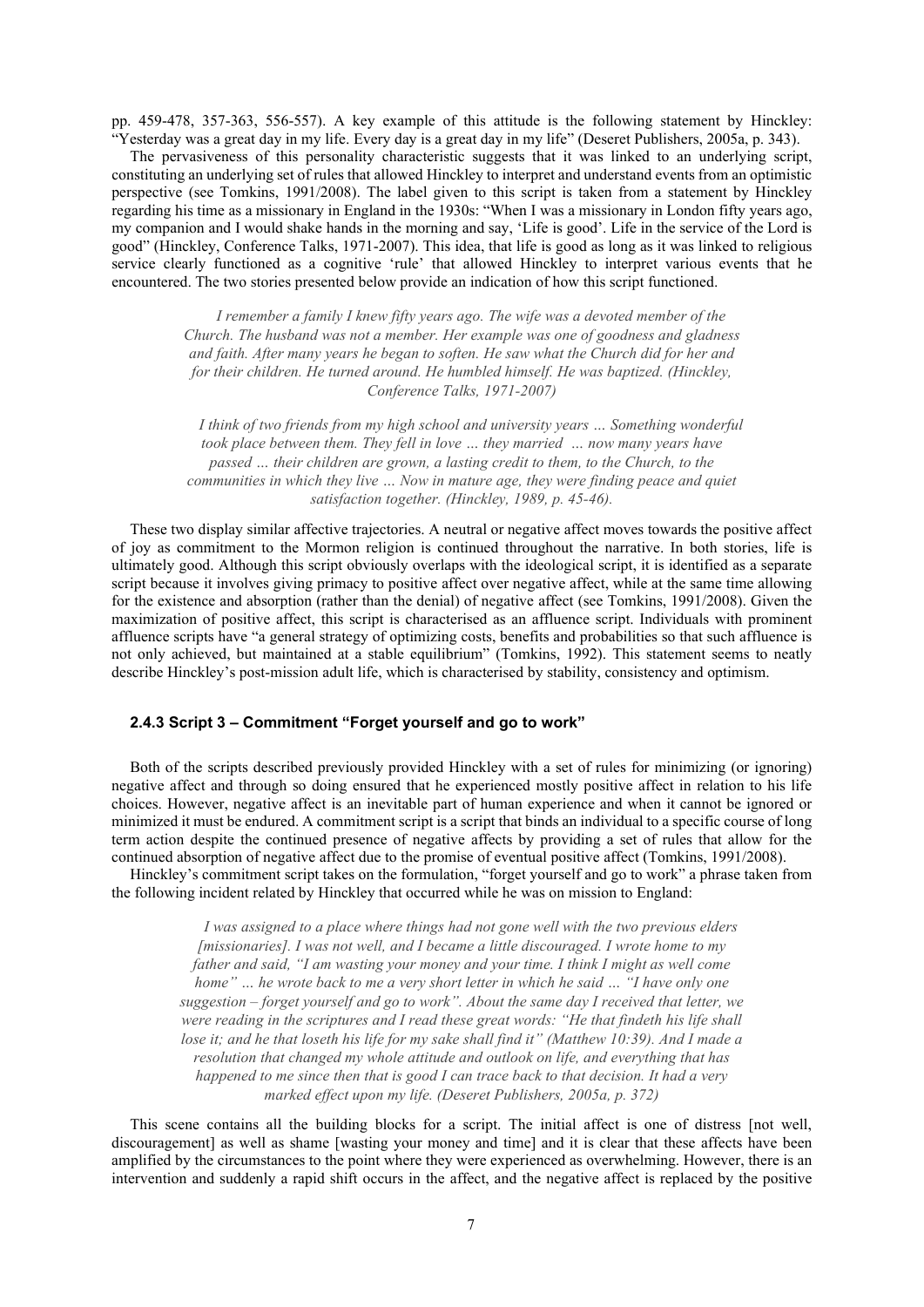affect of joy when Hinckley commits to follow a specific course of action. The process of psychological magnification ensures that the meaning and cognition attached to the scene crystalizes around the idea of shame and distress as linked to selfishness (or a focus on the self) and joy as linked to the service of others (an outside focus). In essence the script outlined in this scene suggests that distress and shame can be converted to joy if attention is focused on others and not on the self. This is an interesting formulation, given Hinckley's experiences as a shy child as it suggests that distressing affects can be overcome by focusing outwards on things other than the self, or in other words by adopting a public persona.

Given Hinckley's ideological script, it is unsurprising that the commitment to others suggested by this script took the form of promoting the Mormon religion. Hinckley's commitment is manifest in his dedication to the Mormon religion throughout this adult life; he worked incredibly long hours and positioned his responsibilities to this organisation as the central feature of his existence. Speaking late in his life, Hinckley (Deseret Publishers, 2005b, p. 390) acknowledged the centrality of this script in his life: "I am an old man. I simply do not have the energy to do what I once did. But I will not permit myself to be unhappy in doing what I can. The demands are great. I feel a constant, unrelenting concern for what is being accomplished in the Church. I want to do better; I want to improve things".

There is considerable overlap between the three scripts discussed above and they functioned together to determine the rules through which Hinckley interpreted scenes and determined future actions. The links between the commitment script and the affluence maximization of positive affect script are clear, as both allow for the minimizing of negative affect and the maximizing of positive affect, although the commitment script prescribes more active methods of dealing with negative affect, including modifying behaviour and accepting the reality of difficulty. There is also a high degree of overlap between the commitment and the ideological script. Tomkins (1991/2008, p. 684) suggested that these classes of scripts might interact in the following manner: "ideology [scripts involve] faith in a systematic order in the world, and commitment [scripts involve] the courage and endurance to bind the self to an enhancement of a segment of that order", and this does seem to typify the relationship between these two scripts in Hinckley's personality structure. From a structural point of view, it is easiest to conceive of Hinckley's ideological and commitment scripts working together to provide both a system of belief and a course of action, while the underlying affluence script allows for the abundance of positive affect. The presence of this script system allowed Hinckley to live in a way that ensured that he continually maximized positive affect and minimized negative affect (while allowing for its continued existence), and this script system would therefore be characterised as an affluent script system (see Tomkins, 1992). It would also seem that through adopting these scripts Hinckley was able to live a very public life and thereby overcome his childhood shyness.

#### **2.5 Conclusion and Discussion of the Case Study**

Looking at these three scripts as rules for governing behaviour makes it possible to understand how certain aspects of Hinckley's personality, particularly those aspects related to his professional life, functioned. Thus, for example, his optimism can be described as relating to a core affluence script that was predicated not only on optimizing positive affect but on doing so through the twin processes of belief (ideological script) and hard work (commitment script). Thus, Hinckley's optimistic personality was intrinsically linked to his personal ideology developed based on his Mormon belief system (be not afraid, only believe), which was in turn linked to a set of rules that ensured that he not only passively espoused Mormon religious ideals but also actively worked at promoting those ideals (forget yourself and go to work). In other words, for Hinckley to maximize his positive affect and remain optimistic, it was essential that he continue to believe in the Mormon church and work towards the promotion of Mormon ideals.

This script structure can also provide a useful explanation for the stance Hinckley took towards many controversial topics. His ideological script (be not afraid, only believe) suggests that belief is the way to overcome negative affect, while his affluence script (life is good) implicitly states that happiness is tied to obedience to this belief system. Thus, his unrelenting stance against things such as pornography, homosexuality and extra-marital sex could be seen as relating to his need to firmly believe in an ideological system (the Mormon ideals, which he never really questioned) and to adhere to these beliefs in an attempt to obtain happiness. In addition, his commitment script (forget yourself and go to work) allows him to not question his own stance, and instead work on promoting these ideals to others. Thus, there is no space within this script structure for questioning or reexamining, the focus is on acceptance of ideology and of moving forward from that position.

Hinckley's script structure provided him with an effective way of interpreting the world around him and managing and understanding his personal experiences. Given Hinckley's prominent position with The Church of Jesus Christ of Latter-Day Saints, this script structure not only relates to his personal functioning but may also have influenced the direction and growth of the Mormon church as a whole. While Hinckley's personal ideology and other personal scripts were initially formed in relationship to the Mormon church they also later influenced the type of Mormon leader he was. In other words, while Hinckley's ideological script may initially have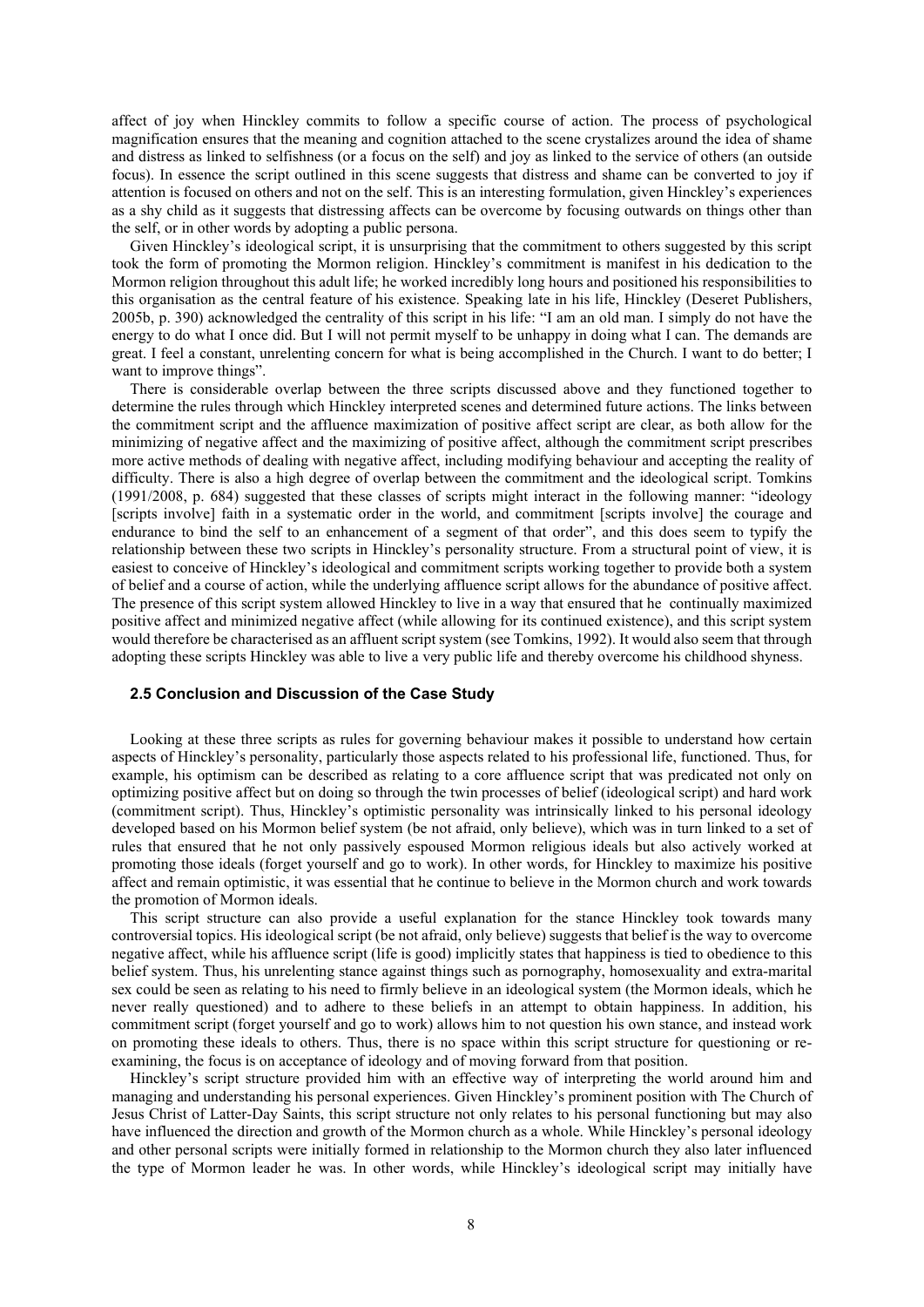represented Hinckley's own understanding of Mormonism when Hinckley became president of the Mormon religion this ideological script influenced the way in which he presented Mormonism to the world.

Before concluding this case study, it is important to note a significant limitation of this psychobiography. This case study has advanced an argument concerning Hinckley's personality structure based entirely on publically accessible material. Due to the nature of the available information a decision was taken to focus on the way in which his personality intersected with his religious belief system and his role in the Mormon church (see methods section). This focus may have resulted in other, more private, aspects of his life not being fully taken into account. In particular, it was not possible to explore the nature of his relationship with his wife of 60 years and with his children. While this does not mean that the portrayal of his personality presented here is inaccurate, it is important to acknowledge that the psychobiography presented here relates mostly to his public and professional self and that there may be aspects of his private life that were not included in the portrayal.

In conclusion, this paper investigated the personality of Gordon Hinckley using a psychobiographical method and the script theory of Silvan Tomkins. Three prominent scripts were identified and discussed, and the way in which these scripts influenced Hinckley's actions (particularly in relation to his role as the leader of the Mormon church) were discussed. The findings suggest that Hinckley's personal ideology and personality had a considerable influence on his teachings and the way in which he led the Mormon church. The extent to which the direction taken by contemporary Mormonism was shaped by Hinckley's personality is currently open to speculation, and this is a valuable direction for future research. This is not to say that this was the only factor that influenced the growth of contemporary Mormonism, but does suggest that an examination of the personality of such a prominent individual within a religion can contribute much to an understanding of the way in which religions change and develop. It is hoped that the study not only contributes to a greater understanding of Hinckley and contemporary Mormonism, but also inspires additional research regarding the personalities of religious leaders within other major contemporary religions.

## **3 CONCLUSION AND RECOMMENDATIONS FOR THEORY AND PRACTICE**

In this section, we provide a brief explanation of why Tomkins' script theory was selected as an interpretive lens for the psychobiography of Gordon Hinckley. The section concludes with some recommendations for theory selection in psychobiograhy.

The decision to include script theory in the psychobiography was based largely on a frustration with the nature of the available data in relation to Hinckley. While the pool of data was large it was almost exclusively produced by (and carefully edited and controlled by) the Mormon church and as such it was very difficult to find any information about him that did not conform to the authorized narrative of his life. Conducting a psychobiographical study with the available data was clearly going to be problematic, as there was simply not enough detailed biographical information concerning his formative years available to inform a psychodynamic or psychoanalytic portrait. Any attempt to do so would have been based in large part on conjecture, which would have been completely inappropriate. Given Hinckley's longevity, the application of a developmental theory (Erik Erikson's theory of lifespan development was used; Erikson, 1950/1963; 1968/1994; 1976; 1982) formed part of the psychobiography in the larger work from which this case study is drawn (see Saccaggi, 2015). This developmental interpretation of Hinckley's life was valuable (see Saccaggi, 2015) but we felt that it did not fully capture the complexities of Hinckley's personality.

Given that Hinckley frequently included stories and anecdotes in his speeches and published works, we set out to find a theory that would enable us to interpret these stories in a way that allowed us to comment meaningfully on Hinckley's personality. Tomkins' script theory, with its focus on the individual as a playwright, provided a lens through which to interpret Hinckley's 'performances' in his public life. In particular, the idea of a scene (Tomkins, 1992) was one that mapped easily onto Hinckley's data, as Hinckley frequently repeated and retold specific affect laden stories from his youth. This matching between the nature of the theory and the nature of the data was the central pivot of the psychobiography, and allowed for the production of a psychological interpretation of Hinckley's life that was able to provide insight into patterns (scripts) that appear to have underpinned his functioning.

Thus, the inclusion of script theory, a theory that we were unfamiliar with prior to beginning the psychobiography, provided a lens through which to view the subject that allowed for the creation of the nuanced and detailed psychobiographical portrait presented here. As such, this case study served to illustrate the points made in the introduction to this chapter concerning the value of using unusual theories in psychobiographical research. In concluding this chapter, the following two recommendations are advanced.

Firstly, the case study illustrates the explanatory power of using a psychological theory that falls outside of the mainstream. It is therefore recommended that when conducting psychobiographies researchers 'cast a broad net' from a theoretical perspective and consider using theories that are not psychodynamic or developmental in nature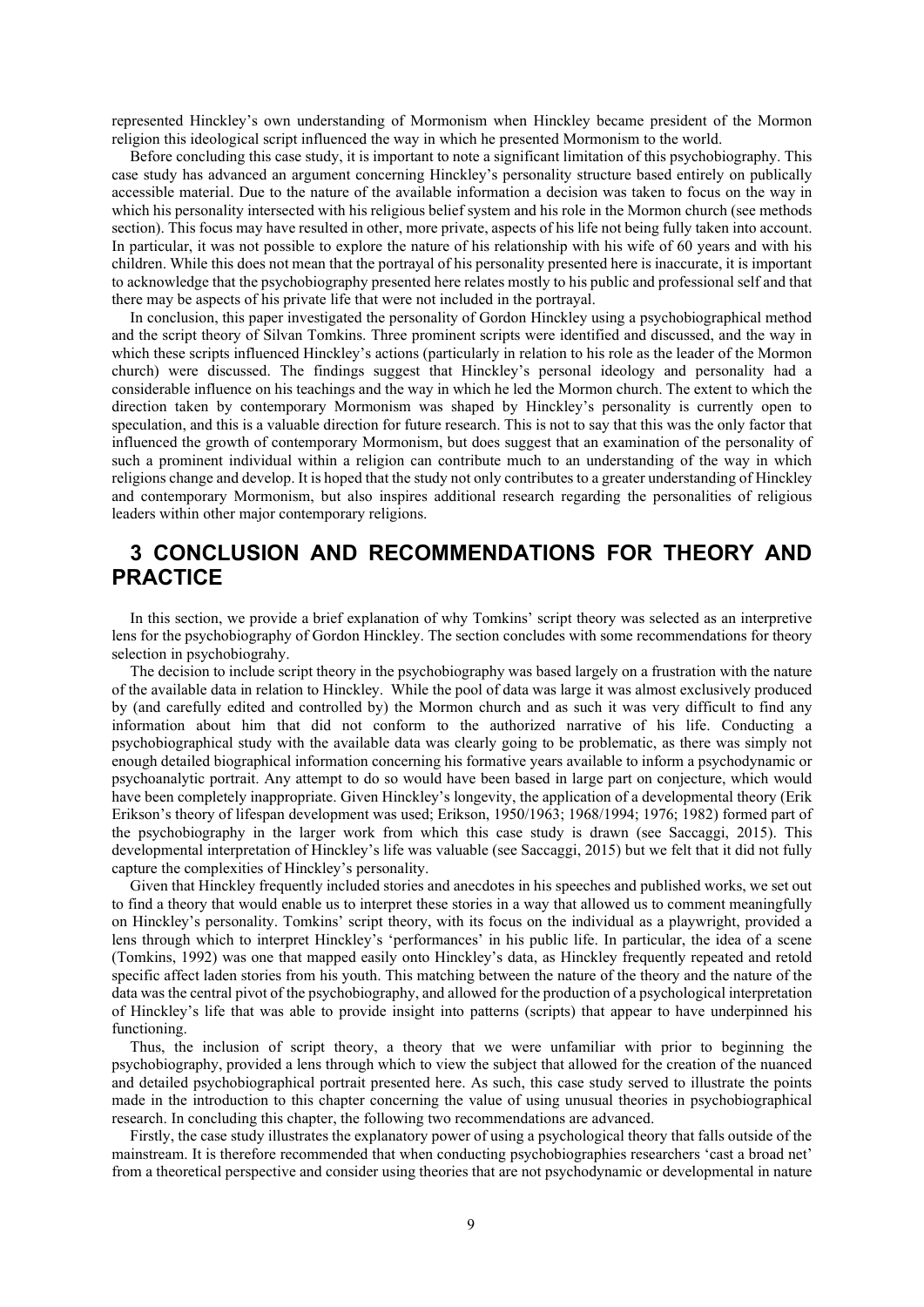(see Ponterotto et al., 2015). Given that researcher familiarity with a theory is often the main reason for the selection of a specific theory (du Plessis, 2017) it is suggested that psychobiographers need to familiarize themselves with a wide range of personality theories and be open to using theories that do not form part of mainstream personality psychology. However, the danger of this approach is it could result in the use of theories that are not well regarded or well researched. Thus, the choice of a theory will always incorporate an evaluation of the 'truth' value of the theory itself. In addition, when using a theory that does not enjoy strong empirical support, it may be useful to ensure that the entire psychobiographical study is not solely reliant on a single theory.

The caution advanced above leads to the second recommendation, which is that wherever possible psychobiographical work should make use of more than a single theory. This is an idea that has been advanced elsewhere, but is echoed in this paper. While the analysis advanced above illuminates certain aspects of Hinckley's life narrative there are other areas that remain shrouded in mystery. These include things such as his personal relationships, his unconscious processes and any discrepancies between the public persona and the private person. Given the data available and the limits of Tomkins' script theory these aspects could not be explored in this psychobiographical study. The addition of another theoretical lens would have resulted in enhanced understandings. In addition, adding a well recognized and well regarded theory from the 'mainstream' of personality psychology helps to add credibility to the addition of a more unusual or 'fringe' theory. For example, in the larger study from which the case study presented in this chapter is drawn the case analysis presented above is complemented by a developmental analysis using the work of Erik Erikson (1950/1963; 1968/1994; 1976; 1982).

In conclusion, this chapter presented a psychobiography of the Mormon prophet Gordon Hinckley informed by Tomkins' script theory. In so doing, it highlighted the usefulness of script theory as an interpretive lens for psychobiography and promoted the use of unusual **and** non-mainstream theories in psychobiographical research.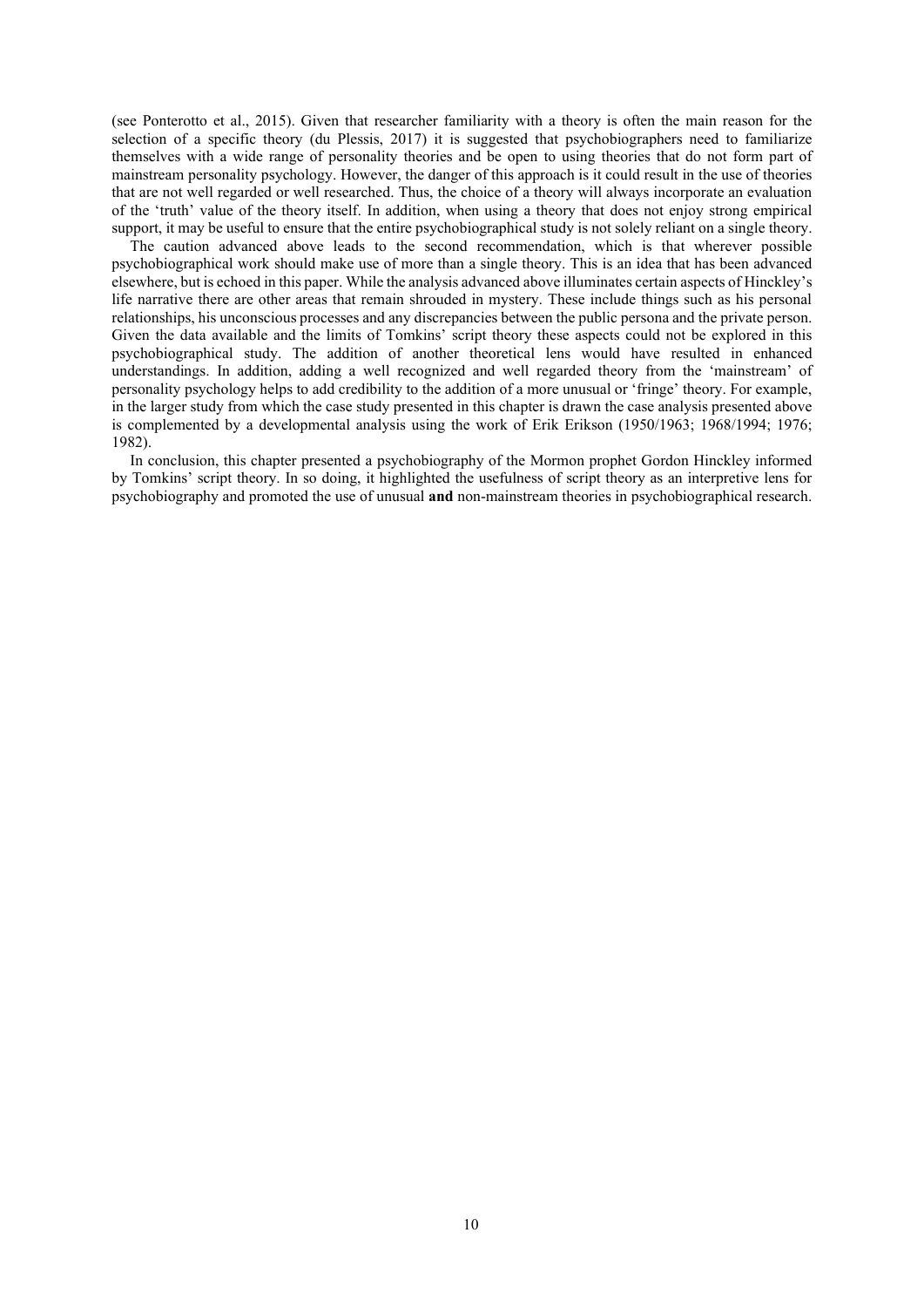#### **REFERENCE LIST**

Alexander, I. (1998). Personality, psychological assessment and psychobiography. *Journal of Personality, 56*(1), 265-294.

Allen, J., & Cowen, R. (1972). The twentieth century: Challenge for Mormon historians. *Dialogue: A Journal of Mormon Thought*, 7(1): 27-38.

Baker, S., & Campbell, J. (2010) Mitt Romney's religion: A five factor model for analysis of media representation of Mormon identity." *Journal of Media and Religion, 9*(2): 99-121. Doi: 10.1080/15348321003738801

Beaman, L. (2001). Molly Mormons, Mormon feminists, and moderates: Religious diversity and the Latterday Saints Church. *Sociology of Religion, 62*(1), 65-86.

Bowman, M. (2011). Mormonism and its historians: The state of the field. *Religious Compass, 5*(12), 720-730. Doi: 10.1111/j.1749-8171.2011.00321.x

Carlson, L., & Carlson, R. (1984). Affect and psychological magnification: Derivations from Tomkins' script theory. *Journal of Personality, 52*(1), 36-45.

Carlson, M. (2008, January 29). Gordon Hinckley: Media-aware prophet keen to move into the mainstream". *The Guardian*. Downloaded from http://www.theguardian.com/world/2008/jan/29/usa.obituaries

Carlson, R. (1981). Studies in script theory: I. Adult analogs of a childhood nuclear scene. *Journal of Personality and Social Psychology, 40*(3), 501-510.

Carlson, R. (1986). After analysis: A study of transference dreams following treatment". *Journal of Consulting and Clinical Psychology, 54*(2), 246-252.

Decker, M. (2005). The un-hagiography [Book Review of *David O. McKay and the Rise of Modern Mormonism* by Gregory A. Prince and Wm. Robert Wright. Pub: Salt Lake City: University of Utah Press, 2005]. *Dialogue: A Journal of Mormon Thought, 38*, 218-212.

Demorest, A. (2008). A taxonomy for scenes. *Journal of Research in Personality, 42*, 239-246. Doi: 10.1016/j.jrp.2007.05.004

Demorest, A., & Alexander, I. (1992). Affective scripts as organizers of personal experience" *Journal of Personality, 60*(3), 645-663.

Demorest, A., Popovska, A., & Dabova, M. (2012). The role of scripts in personal consistency and individual differences. *Journal of Personality*, *80(*1), 188-218. Doi: 10.1111/j.1467-6494.2011.00727.x

Demos, E. V. (2009). Luisa seen through the lens of Tomkins's decontamination script: Commentary on Dr. Alvarez's case presentation. *Psychoanalytic Inquiry, 29,* 320-326. Doi: 10.1080/07351690902987831

De St. Aubin, E. (1996). Personal ideology polarity: Its emotional foundation and its manifestation in individual value systems, religiosity, political orientation, and assumptions concerning human nature. *Journal of Personality and Social Psychology,* 71 (1), 152-165.

De St. Aubin, E. (1999). Personal ideology: The intersection of personality and religious beliefs. *Journal of Personality, 67*(6), 1106-1139.

De St. Aubin, E., Wandrei, M., Skerven, K., & Coppolillo, C. (2006). A narrative exploration of personal ideology and identity. In D. P. McAdams, R. Josselson, & A. Lieblich (Eds), *Identity and story: Creating self in narrative* (pp. 223-248). Washington, D.C: American Psychological Association. Doi: 10.1037/11414-010

Deseret Publishers. (2005a). *Discourses of President Gordon B. Hinckley: Volume 1: 1995-1999.* Salt Lake City, UT: Deseret Publishers.

Deseret Publishers. (2005b). *Discourses of President Gordon B. Hinckley: Volume 2: 2000-2004.* Salt Lake City, UT: Deseret Publishers.

Dew, S. (1996). *Go forward with faith: The biography of Gordon B. Hinckley*. Salt Lake City, UT: Deseret Book Company.

Du Plessis, C. (2017). The method of psychobiography: Presenting a step-wise approach. *Qualitative Research in Psychology, 14*(2), 216-237. Doio: 10.1080/14780887.2017.1284290

Elms, A. (2005). If the glove fits: The art of theoretical choice in psychobiography". In W. T. Schultz (Ed), *Handbook of psychobiography* (pp.84-95)*.* Oxford, UK: Oxford University Press.

Elms, A. (2007). Psychobiography and case study methods". In R. W. Robins, R. C. Fraley, & R. F. Krueger (Eds), *Handbook of Research Methods in Personality Psychology.* New York, NY: Guilford.

Erikson, E. (1950/1963). *Childhood and society* (2nd ed). New York, NY: W. W. Norton.

Erikson, E. (1968/1994). *Identity, youth and crisis.* New York, NY: W. W. Norton & Company.

Erikson, E. (1976). *Toys and reasons.* New York, NY: W. W. Norton & Company.

Erikson, E. (1982). *The life cycle completed.* New York, NY: W. W. Norton & Company.

Hinckley, G. B. (1981). *Be thou an example.* Salt Lake City, UT: Deseret Book Company.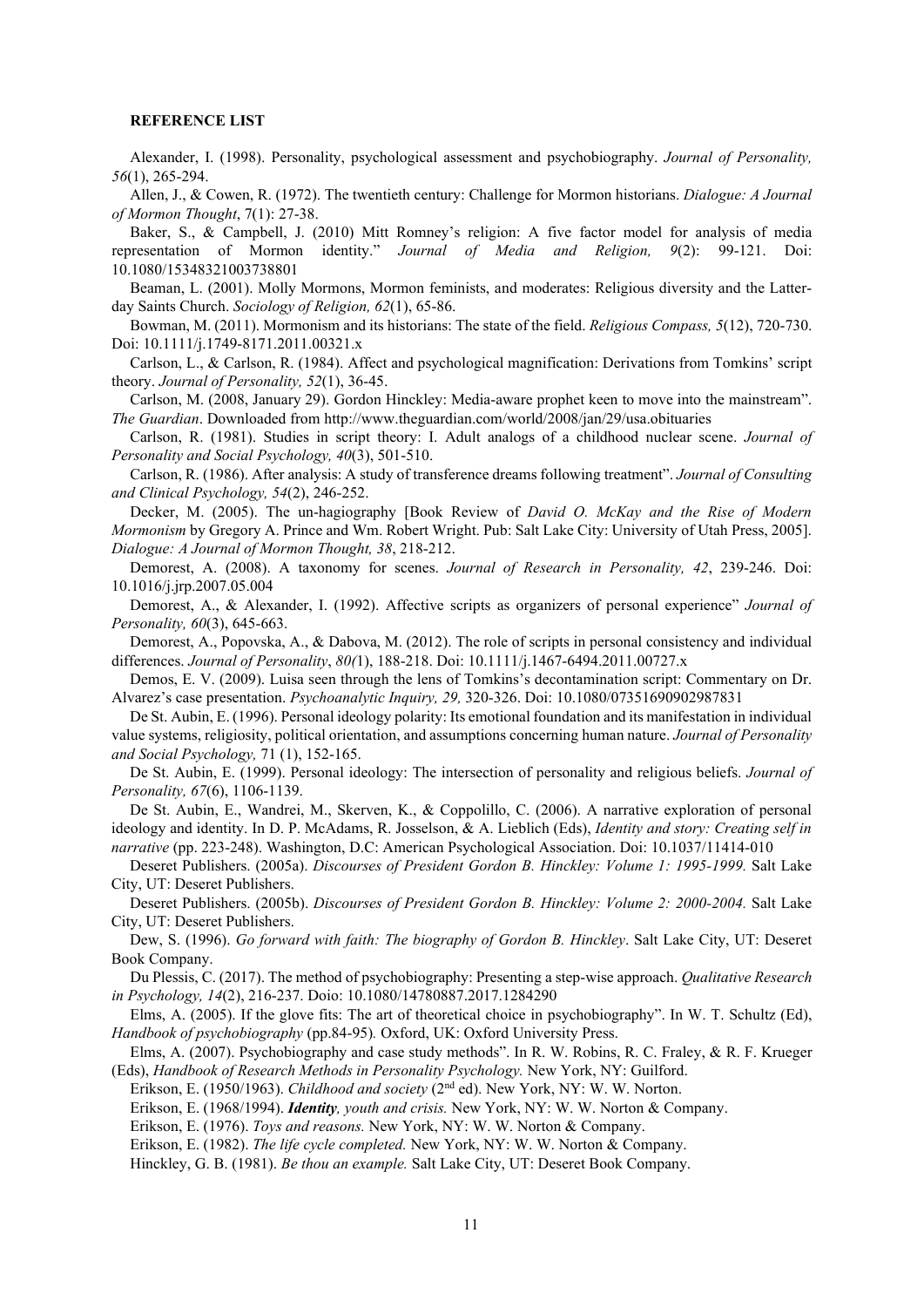Hinckley, G. B. (1971-2007). *General Conference of The Church of Jesus Christ of Latter-day Saints*. Text of speeches retrieved from www.lds.org

Hinckley, G. B. (1989). *Faith, the essence of true religion*. Salt Lake City, UT: Deseret Book Company.

Hinckley, G. B. (2000). *Standing for something: 10 neglected virtues that will heal our hearts and homes*. New York, NY: Three Rivers Press.

Holinger, Paul. (2008). Further issues in the psychology of affect and motivation: A developmental perspective. *Psychoanalytic Psychology,* 25 (3), 425-442. Doi: 10.1037/0736-9735.25.3.425

Itzkowitz, N., & Volkan, V. (2003). Psychobiography: Terminable and interminable. *Annual of psychoanalysis,*  31, 7-20.

Koltko-Rivera, M. (1999). "Mormon psychohistory: Psychological insights into the Latter-day Saint past, present, and future. *Dialogue: A Journal of Mormon Thought, 32,* 71-99.

Kőváry, Z. (2011). Psychobiography as a method. The revival of studying lives: new perspectives in personality and creativity research. *Europe's Journal of Psychology*, *7*(4), 739-777.

Lawton, H. (2012). Issues in psychobiography. *The Journal of Psychohistory*, *40*(1), 16-20.

McCune, G. (1996). *Gordon B. Hinckley: Shoulder for the Lord.* Salt Lake City, UT: Hawkes Publishing Inc. Mauss, A. (2011). Rethinking retrenchment: Course corrections in the ongoing campaign for respectability. *Dialogues: A Journal of Mormon Thought, 44*(4), 1-42.

Miles, M., Huberman, A. M., & Saldaña, J. (2014). *Qualitative data analysis: A methods sourcebook* (3rd ed). Los Angeles, CA: SAGE.

Ponterotto, J. (2014). Best practices in psychobiographical research. *Qualitative Psychology, 1*(1), 77-90. Doi: 10.1037/qup0000005

Ponterotto, J. G. (2015). Psychobiography in psychology: Past, present, and future. *Journal of Psychology in Africa, 25*(5), 379-389

Ponterotto, J. G. (2017) A counsellor's guide to conducting psychobiographical research. *International Journal of Advances in Counselling*, *39*, 249-263. Doi: 10.1007/s10447-017-9295x

Ponterotto, J. G. (2018). Advancing psychobiography: Reply to Young and Collins (2018). *American Psychologist, 73*(3), 288-289. Doi: http://dx/dpo/prg/10.1037/1mp0000320

Ponterotto, J. G., Reynolds, J. D., Morel, S., & Cheung, L. (2017). Psychobiography training in psychology in North America: Mapping the field and charting a course. *Europe's Journal of Psychology, 11*(3), 259-475. Doi: 10.5964/ejpop.v11i3.938

Runyan, W. M. (2005). Evolving conceptions of psychobiography and the study of lives: Encounters with psychoanalysis, personality psychology, and historical science". W. T. Schultz (Ed), *Handbook of Psychobiography* (pp. 19-41). Oxford, UK: Oxford University Press.

Saccaggi, C. F. (2015). *Leading the Latter-Day Saints: Psychobiographical studies of Mormon prophets*. Unpublished Doctoral Thesis, University of Johannesburg, Johannesburg, South Africa.

Schultz, W. T. (2005a). Introducing psychobiography. In W. T. Schultz (Ed), *Handbook of Psychobiograph*  (pp. 3-18). Oxford, UK: Oxford University Press.

Schultz, W. T. (2005b). How to strike psychological paydirt in biographical data. In W. T. Schultz (Ed), *Handbook of Psychobiography* (pp. 42-63). Oxford, UK: Oxford University Press.

Schultz, W. T., & Lawrence, S. (2017). Psychobiography: Theory and method. *American Psychologist, 72*(5), 434-445. Doi: http://dx.doi.org/10.1037/amp0000130

Shipps, J. (2007). From peoplehood to church membership: Mormonism's trajectory since World War II". *Church History, 76*(2), 241-262.

Siegel, P. (1996). The meaning of vehaviorism for B. F. Skinner". *Psychoanalytic Psychology, 75*, 343-365.

Stark, R. (1996). So far, so good: A brief reassessment of Mormon membership projections. *Review of Religious Research, 38*(2), 175-178.

The Church of Jesus Christ of Latter-day Saints. (1985) *Hymns of The Church of Jesus Christ of Latter-day Saints.* Salt Lake City, UT: Author.

The Church of Jesus Christ of Latter-day Saints. (2015). *Facts and statistics.* Retrieved 23 February 2015 from http://www.mormonnewsroom.org/facts-and-statistics/

Tomkins, S. (1963). Left and right: A basic dimension of ideology and personality. In R. W. White (Ed), *The study of lives* (pp. 388-411). New York, NY: Atherton.

Tomkins, S. (1965). The psychology of commitment. Part 1: The constructive role of violence and suffering for the individual and his society. In S. Tomkins & C. E. Izard (Eds), *Affect, cognition and personality: Empirical Studies* (pp. 148-171). London, UK: Tavistock Publications.

Tomkins, S. (1981). The quest for primary motives: Biography and autobiography of an idea. *Journal of Personality and Social Psychology, 41*(2), 306-329.